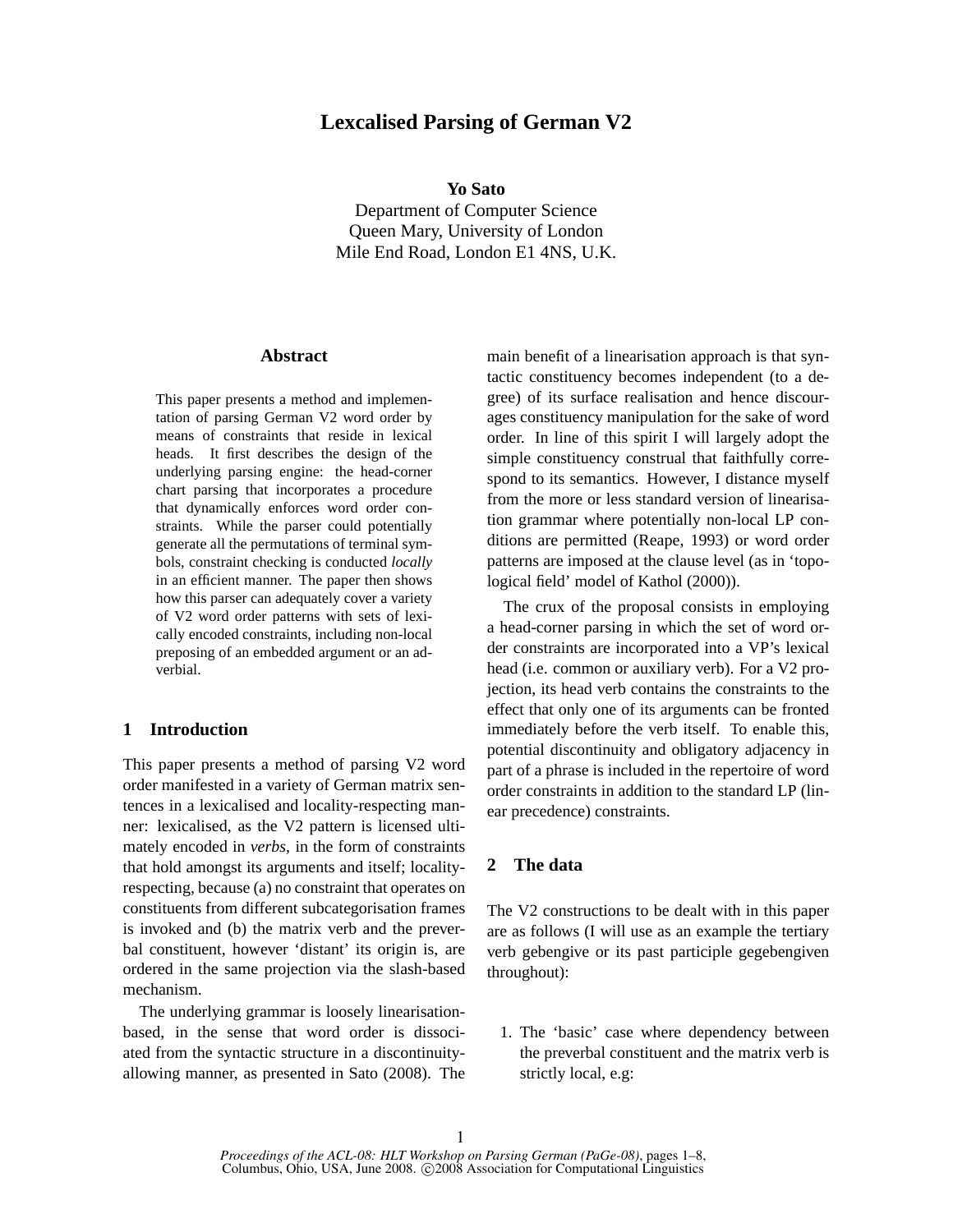Ein Buch geben die Eltern dem Sohn. a book give the parents the son 'A book the parents give the son'

2. The case where an argument of the lower verb is fronted across the higher auxiliary verb:

Ein Buch haben die Eltern dem Sohn gegeben. a book have the parents the son given 'A book the parents have given the son'

3. The long-distance dependency case:

Ein Buch, sagt ein Freund, dass er glaubt, dass die Eltern dem Sohn geben.

'A book, a friend says that he thinks that the parents give the son'

4. Adjunct fronting

Heimlich haben die Eltern dem Sohn ein Buch gegeben. secretly have the parents the son a book given 'Secretly the parents have given the son a book.'

5. Partial VP fronting

Ein Buch dem Sohn gegeben haben die Eltern. Ein Buch gegeben haben die Eltern dem Sohn.

As stated, our approach adopts a linearisation approach in which constituency does not determine the surface realisation, which is handled instead by word order conditions encoded in lexical heads. My contention here is not so much plausibility as a grammar as *neutrality* to particular phrase structures, which linearisation promotes. Therefore I take a rather simplified position to use an entirely uniform phrase structure for the verb-argument structure for common verbs, namely the flat construal where all the arguments as well as the head project onto a clause ('VP') as mutual sisters, although I hasten to add our constraint enforcement could equally apply to configurational analyses. In fact we take an auxiliary verb to subcategorise for a clause rather than the complex verb analysis, and adopt the traditional binary iteration analysis for adjunct-head phrases, to see how our parser fares with configurational analyses.

I sum up the assumed constituency of the above examples graphically as trees (though this has little impact on word order):



#### **3 The parser**

### **3.1 Core design**

The design of the parser employed here can be called *constrained free word order parsing*. First, it allows for completely free word order at default. The core algorithm for the parse engine is what Reape (1991) presents as a generalised permutationcomplete parser, which in turn is based on the preceding proposal of Johnson (1985). Details apart, while using context-free production rules (no multiple left-hand side non-terminal symbols), this algorithm only checks for the *presence* of all the righthand side constituents, wherever in the string they occur, potentially discontinuously,<sup>1</sup> effectively licensing all the permutations of the given terminal symbols (e.g.  $3! = 6$  permutations for the string consisting of *ring*, *up* and *John* including *up John ring* etc.). This 'directionless' parsing is rendered possible by Johnson's 'bitvector' representation of partial string coverage. In the above *up John ring* string, the coverage of the *ring* and *up* combina-

<sup>&</sup>lt;sup>1</sup>More precisely, it searches for *non-overlapping* combinations, excluding the same word being counted more than once or more than one word counting towards the same rule in the same search path.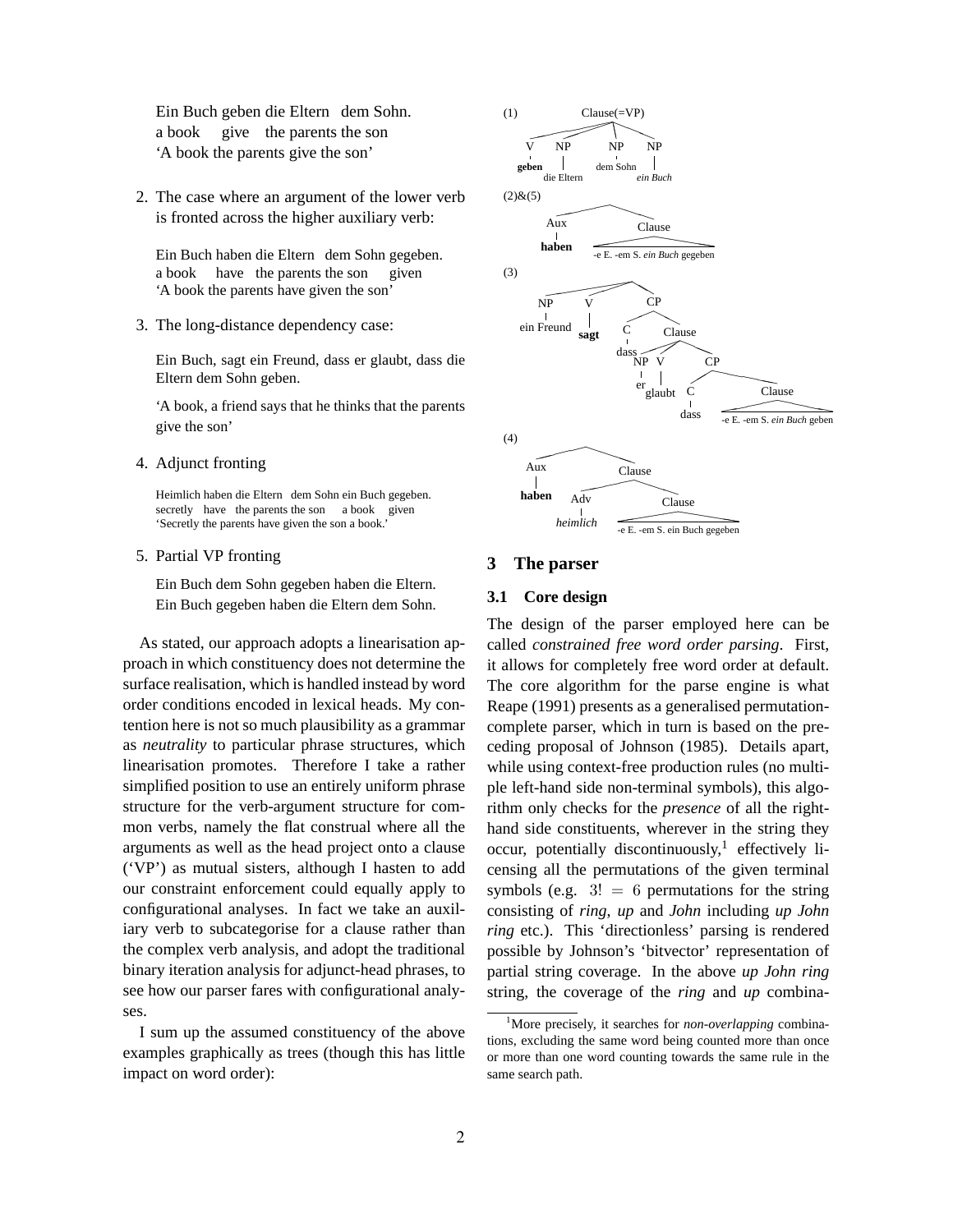tion, which materially constitutes a complex verb, is represented as [1,0,1]. This is then then merged with the bitvector of *John*, [0,1,0] into [1,1,1]. Second, however, this rather promiscuous (and expensive) parsing is dynamically restricted by word order constraints that obtain in individual languages. With sufficient constraints applied during the parse, the above combinations with *ring*, *up* and *John* are restricted to *ring up John* and *ring John up*.

I do not claim for originality in this basic design. Daniels (2005) for example describes an implementation of an algorithm that falls precisely in such style of parsing.<sup>2</sup> The main points of the proposal lie in lexicalisation and localisation, which contrast with the general trend to introduce phrasal and nonlocal constraint processing for German processing, of which Daniels' work is an example. All the word order constraints are stored in lexicon, more specifically in lexical heads.

To adapt this design to a practical lexically driven parsing, the author implemented a rendering of *head-corner chart parsing*. It is head-corner in the sense described e.g. in van Noord (1991), where the parsing of a production rule always starts from its head. This is necessary for our design because the parser first retrieves the word order information from the head. Furthermore, it requires the words to be processed first by preterminal rules since without processing lexical heads the whole recognition process does not come off the ground. Therefore, a chart parsing algorithm that invokes lexical initialisation is utilised (as described in Gazdar & Mellish (1989) rather than the classical top-down parsing of Earley (1970)).

## **3.2 Constraint checking and propagation**

Since no non-local word order constraints are introduced in our parsing, they can be fully enforced at each application of a production rule. More specifically, the checking of constraint compliance is carried out at the *completer* operation of chart parsing.<sup>3</sup> The data structure of an edge is suitably modified. In addition to the dotted production rule, it needs to carry the constraint set relevant to the corresponding production rule, retrievable from the head, which is always processed first in our head-corner algorithm.<sup>4</sup> Also, as we are adopting the bitvector representation of coverage, an edge contains its corresponding bitvector. The completer operation involves merger of two bitvectors, so the check can be conducted at this stage:

### **Completer in constrained parsing**

Let A and B be symbols,  $\alpha$ ,  $\beta$  and  $\gamma$  be arbitrary strings,  $V_1$  and  $V_2$  be bitvectors and  $V^m$ be their merge, then:

If the chart contains an active edge  $\langle V_1, A \rightarrow \alpha \rangle$ • B  $\beta$  and a passive edge  $\langle V_2, \mathsf{B}\rightarrow \gamma \bullet \rangle$ , run the CHECK-ORDER procedure. If it succeeds, add edge  $\langle V^m, A \rightarrow \alpha \mathbf{B} \bullet \beta \rangle$  to the chart if  $V_1$ and  $V_2$  are mergeable. If it fails, do nothing.

The CHECK-ORDER procedure consists in a bitwise comparison of bitvectors. It picks out the bitvectors of the categories in question and checks the compliance of the newly found category with respect to the relevant constraints. If for example *A*, *B* and *C* had been found at [0,1,0,0,0], [0,0,1,0,1] and [1,0,0,1,0] respectively, this would validate  $A \prec B$ but not  $A \prec C$ . Thus the edges for string combinations that violate the word order constraints would not be created, eliminating wasteful search paths.

As we will shortly see, the constraint type that checks continuity of a phrase is also introduced. Therefore the phrase (dis)continuity can also be ascertained *locally*, which is a major advantage over a parsing that relies largely on concatenation. Thus, the cost of constraint checking remains very small despite the capability of processing discontinuity.<sup>5</sup>

Note however that by locality is meant subcategorisation locality (or 'selection' locality as described in Sag (2007)): whatever is in the same subcategorisation frame of a lexical head is considered local. Depending on the adopted analysis, constituents 'local' in this sense may of course occur in different trees. Constraints on such 'non-local' —in the tree sense but not in the subcategorisation sense— constituents are still enforceable in the implemented parser. The unused constraints at a node,

 $2A$  foregoing implementation by Müller (2004) also employs bitvector-based linearisation approach.

<sup>&</sup>lt;sup>3</sup>The equivalent operation is called the 'fundamental rule' in Gazdar & Mellish (1989).

<sup>&</sup>lt;sup>4</sup>This retrieval of word order information is carried out at the *predictor* stage of chart parsing.

<sup>&</sup>lt;sup>5</sup>It is worth mentioning that the bitvector checking is conducted over the whole string, the effect of applied constraints will be never lost.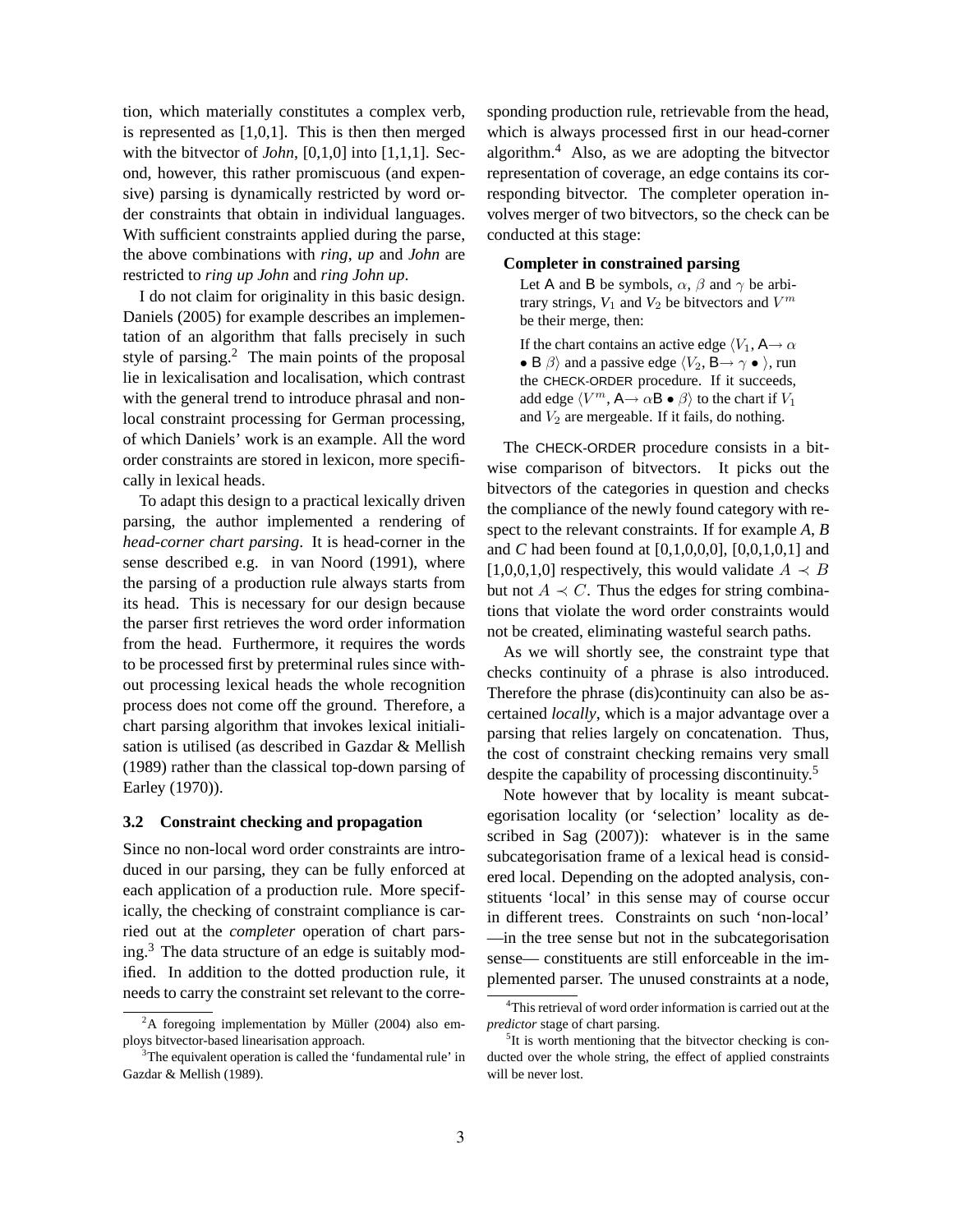for example some constraint applicable to the verb and its subject at the VP node in the configurational (subjectless-VP) analysis, is made to propagate up to the upper node. Thus it is no problem to enforce a constraint over 'different trees', as long as it is applied to 'local' constituents in our sense.<sup>6</sup>

## **4 Possible constraints and subtyping**

It is crucial, if the computational properties of the parser is to be transparent in constrained free word order parsing, to identify the kind of word order constraints admitted into lexical heads. We will remain relatively conservative, in introducing only two operators for constraint encoding. We first invoke the binary LP operator  $(\prec)$  in a conventional sense: the whole (or, equivalently, right-periphery) of a string for category *A* needs to precede the whole (or leftperiphery) of a string for category *B* to satisfy  $A \prec$ B (I will use the shorthand  $A \prec (B, C)$  to express  $(A \prec B) \land (A \prec C)$ . Crucially, the contiguity operator () is added. It takes a *set* of constituents as its operand and requires the constituents in it to be contiguous, regardless of their order. Thus,  $\{A, B, C\}$ encodes the requirement for A, B and C *as a whole* forming a contiguous string. For example, the string *I ring John up* does not satisfy  $\{ring, up\}$  but does satisfy  $\{ring, John, up\}.$ 

Also important is how to succinctly generalise on the word order patterns now encoded in lexical items, as one would certainly want to avoid a tedious task of writing them all individually, if they allow for broader classification. For example the English transitive verb generally follows its subject argument and precedes its object argument, and one would naturally want to lump these verbs under one umbrella. For such a cluster of lexical heads, we will introduce a *word order (sub)type*. More pertinently, the German verbs may be classified into *v1-verb*, *v2 verb* and *vf-verb* according to the positions of their arguments in their projection. We will also allow *multiple inheritance* that becomes standard in the typed feature system (cf. Pollard and Sag (1987)).

#### $6$ See Sato (2006) for details.

#### **5 Constraints for V2**

#### **5.1 General setup**

To enforce the V2 word order pattern lexically, I propose to use a combination of two word order subtypes: *dislocating-verb* (*disl-v*) and *matrix-v2-verb* (*mtrx-v2-v*). The former type represents a verb one of whose arguments is to be 'dislocated'. A verb of this type can thus be characterised as 'contributing' the dislocated (preverbal) element. The latter, on the other hand, is the type that is projected onto a matrix sentence. This type should be constrained such that one dislocated constituent must —and only one may— precede and be adjacent to the verb itself. It may be characterised as a verb that provides a locus —immediately before itself— of, or 'receives' the dislocated element.

Dislocation is handled by a constraint percolation mechanism. I assume the dislocated constituent is pushed into a storage that then participates in a slash style percolation, although the storage content would still need to be ordered by lexicalised constraints rather than by the percolation mechanism itself, as they are the sole resource for word order.<sup>7</sup> Thus the checking as regards the dislocated constituent is conducted at each projection in the percolation path, hence locally, while the percolation mechanism gives some 'global' control over dislocation. Not just the positioning of the dislocated constituent at the left-periphery of the whole sentence, but the assurance of a *global* singularity restriction of dislocation —not just one constituent per clause in multiple embeddings— becomes thus possible.

Let args be the set of the arguments of a *disl-v*, disl be that of the dislocated one and situ be that of the remaining arguments, i.e. disl  $\subset$  args where |disl| = 1 and situ =  $\{x|x \in \text{args} \land x \notin \text{disl}\}.$ Then the type *disl-v* can be characterised as having the following constraint:

 $disl$ -*v*: disl ≺ situ (disl → disl<sub>st</sub>)

Simply put, this says that the arguments are divided into two parts, the dislocated and in-situ parts, the former of which precedes the latter. We assume, as

<sup>&</sup>lt;sup>7</sup>The adopted mechanism is close to Penn (1999), though he invokes potentially non-local topology-based constraints and removes the filler and gapped head entirely.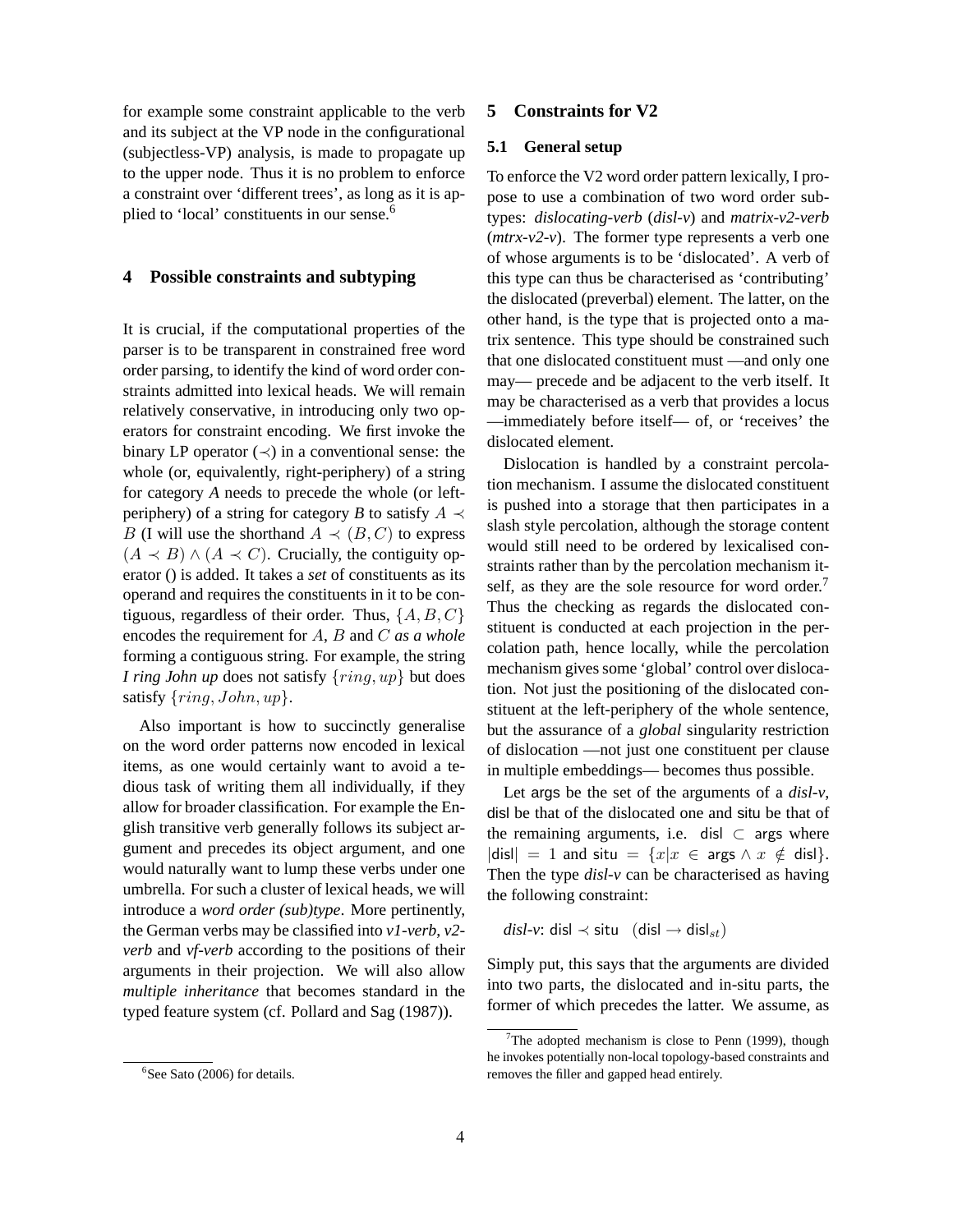in the standard treatment, there is only one dislocated constituent, until we consider the VP fronting. The notation with an arrow on the right indicates this singleton set is pushed into the storage that is propagated upwards.

The  $mtrx-v2-v$  type is then characterised as follows:

*mtrx-v2-v*: disl<sub>st</sub>  $\prec$  verb, {disl<sub>st</sub>, verb}

This simply says the dislocated constituent (stored in a lower node and percolated) immediately precedes the matrix verb. (For the following presentation, the storage-related notations will be omitted and implicitly assumed unless necessary. Also, the set variables disl and args will be used with the same meaning.)

Thus the combination of the two types gives, for example where args =  $\{A, B, C\}$ , disl =  $\{A\}$  and the matrix verb is  $V$ , the following constraint set:

 ${A \prec (B, C), A \prec V, \{A, V\}\}$ 

which essentially says that the dislocated A immediately precedes the matrix verb  $V$  and precedes (not necessarily immediately) the in-situ  $B$  and  $C$ .

### **5.2 Local case**

To begin with, let us see a case where dependency between the preverbal constituent and the matrix verb is strictly local, taking (1) as an example. Note first that there are six possible variants:

(1)

- a. Die Eltern geben dem Sohn ein Buch.
- b. Die Eltern geben ein Buch dem Sohn.
- c. Dem Sohn geben die Eltern ein Buch.
- d. Dem Sohn geben ein Buch die Eltern.
- e. Ein Buch geben die Eltern dem Sohn.
- f. Ein Buch geben dem Sohn die Eltern.

In this case, *geben* is both a matrix (argumentreceiving) and dislocating (argument-contributing) verb. This means that the two subtypes should be overloaded. Let us call this overloaded sub-species *disl-mtrx-v2-v*: which is given the following specification:

*disl-mtrx-v2-v*: disl ≺ situ, disl ≺ verb, {disl, verb} To adapt this type to our verb, *geben*, where we represent its arguments as sNP (subject NP), ioNP (indirect object NP) and doNP (direct object NP), we obtain, for the case where sNP is preposed:

 $\{sNP \prec (ioNP, doNP),\}$  $sNP \prec geben$ ,  $(sNP, geben)$ }

where the constraints on the first line is inherited from *disloc-v* while those on the second from *matrix-v2-v*. This corresponds to the sentences (a) and (b) above. The followings are the cases where ioNP and doNP are preposed, corresponding to (c,d) and (e,f), respectively.

```
\{ioNP \prec (sNP, doNP), ioNP \prec geben, (ioNP, geben)\}{doNP \prec (sNP, ioNP)}, doNP \prec geben, (doNP, geben)
```
These possible sets are enforced in the manner of exclusive disjunction, that is, only one of the above three sets actually obtains. This does not mean, however, each set must be explicitly stated in the verb and processed blindly. Only the abstract form of the constraint, as described under the type specification above, is written in the lexicon. During parsing, then, one of the sets, as dynamically found to match the input string, is computed and applied. In the subsequent discussion, therefore, only the directobject fronting case is considered as a representative example for each construction.

## **5.3 Argument fronting across auxiliary**

We now consider the cases where the dependency is not local, starting with an auxiliary-involving case. The dependency between an auxiliary and an argument of its lower verb is, according to the Aux-Clause construal adopted here, is not local. We can however succinctly specify such non-local V2 renderings as a case where the above two types are instantiated separately in two verbs. The example is reproduced below:

(2) Ein Buch haben die Eltern dem Sohn gegeben.

The argument-contributing gegebengiven is, as before, assigned the *disl-v* type, but is further subtyped and inherits the constraints also from *vf-v* (vfinal verb), reflecting the fact that it occurs headfinally.

*gegeben* (type *disl-vf-v*):  ${doNP} \prec (sNP, ioNP),$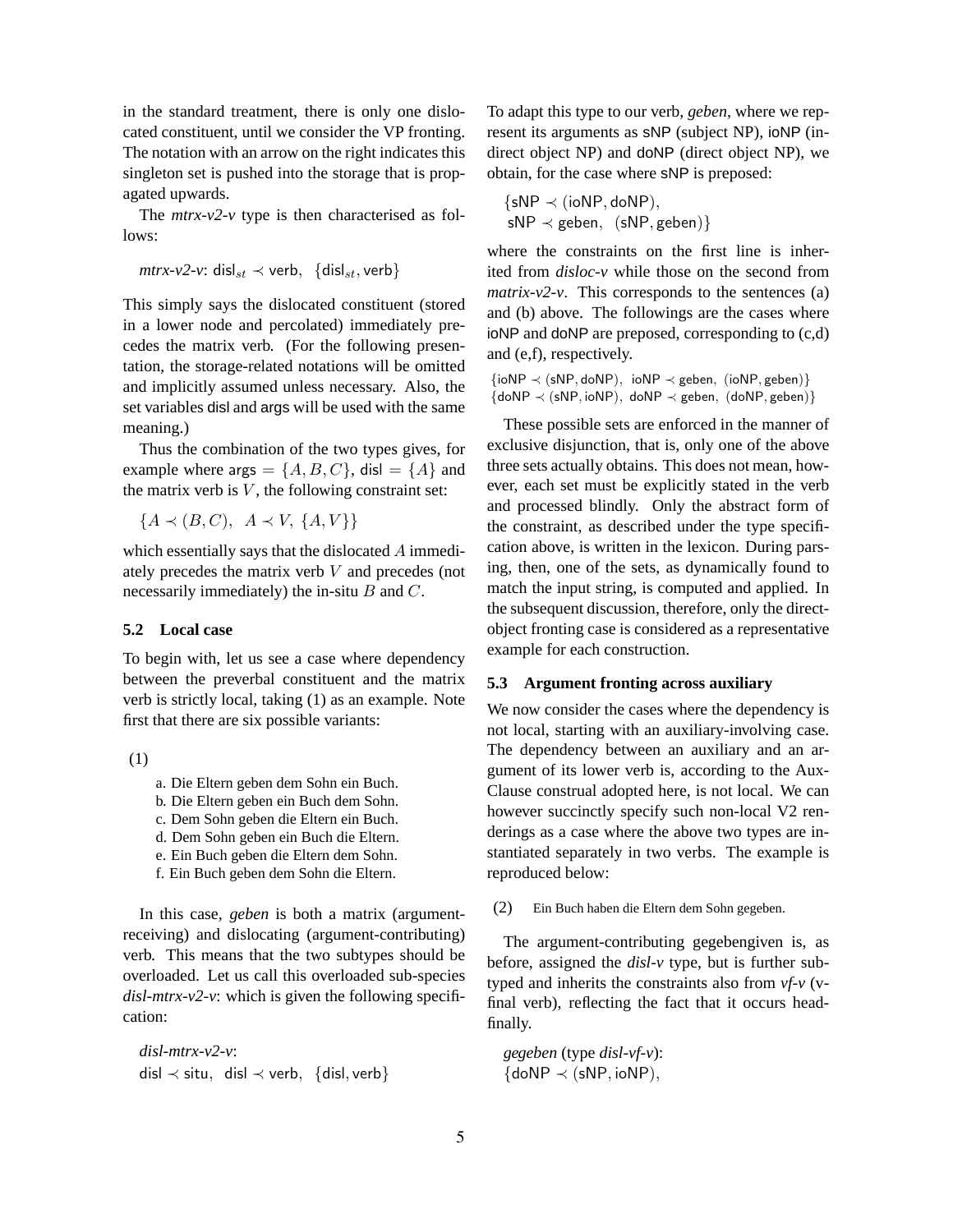$(sNP, doNP, ioNP) \prec gegeben$ 

The dislocated doNP climbs up the tree  $(2)$  in Section 2) in the storage, which is then subject to the constraints of matrix *haben* at the top node. This argument-receiving auxiliary *haben* is, as before, given the  $m\text{tr}x-v2-v$  status.<sup>8</sup>.

*haben* (type *mtrx-v2-v*):  $\{\text{doNP}_{st} \prec \text{haben}, (\text{doNP}_{st}, \text{haben})\}$ 

Thus the dislocated *ein Buch* is duly placed at the left-periphery in a manner that forbids intervention between itself and the matrix verb.

## **5.4 Long-Distance Dependency**

Having dealt with an argument fronting of the auxiliary construction as a non-local case, we could now extend the same treatment to long-distance dependency. Our example is:

(3) Ein Buch, sagt ein Freund, dass er glaubt, dass die Eltern dem Sohn geben.

> ('A book, a friend says that he thinks that the parents give the son')

In fact, it suffices to endow exactly the same type as *gegeben*, i.e. *disl-vf-v*, to the occurrence of *geben* in a subordinate clause.<sup>9</sup>

*geben* (in subord. clause, type *disl-vf-v*):  $\{ \text{doNP} \prec (\text{sNP}, \text{ioNP}), \}$  $(sNP, doNP, ioNP) \prec geben\}$ 

This ensures that the dislocated argument goes progressively up towards the top node. To prevent this argument from being 'dropped' the half way through, however, the non-matrix CP-taking verbs 'in the middle' that should be bypassed, in our case *glaubt*, needs to possess the constraint that pushes the dislocated element to the left of itself:

*glaubt* (in subord. clause, type '*middle-v*'):<sup>10</sup>  $\{\text{doNP}_{st} \prec \text{glaubt}\}$ 

Finally, a *mtrx-v2-v*, in our case *sagt*, takes care of placing the dislocated constituent immediately before itself.

*sagt* (type  $m\frac{tr}{v^2}$ -v):<sup>11</sup>  ${doNP}_{st} \prec$  sagt,  $(doNP_{st},$  sagt) $}$ 

## **5.5 Adjunct fronting**

I declared at the beginning to use the traditional binary adjunction analysis for adjunct-head phrases.<sup>12</sup> In order to achieve this, I first propose a fundamental conceptual shift, given the iterability and optionality of adjuncts. In the traditional concept of adjuncthead phrases, it is the adjunct that selects for the head it modifies rather than the other way round. Also semantically, the adjunct is considered the 'semantic head' that works as a functor. In light of this background, it is not implausible to take the adjunct as the 'parsing head' equipped with word order constraints. In fact, the opposite option equipping the syntactic head with its relative word order with adjuncts— is not as feasible in our lexical head-corner parsing. The iterability of adjuncts means that the head would have to be equipped with an infinite number of adjuncts as its 'arguments', which would lead to various uninstantiation problems. Therefore, I swap the statuses and treat, in terms of parsing, the adjunct as a functor with word order constraints incorporated relative to its modifiee.

Thus, the word order constraints are now given to the lexical adjuncts also. I will take as an example adverbs.<sup>13</sup> Adverbs are now the potential locus of word order patterns relative to its modifiee (clause/VP), but are not given any specific constraint in German generally, because one can appear either after or inside a clause. Our focus is solely on the possibility of putting one *before* the clause it modifies, when it is subject to the V2 constraint. This is handled simply by saying, for such a type, which we call *disl-adverb*, it *dislocates itself*, in the manner of

<sup>8</sup>More precisely this also involves haben $\prec VP$ (gapped)

<sup>&</sup>lt;sup>9</sup>This means that, given the identical morphological form, *gegeben* is type-ambiguous between the matrix and subordinate occurrences. This does not add too much to parsing complexity, however, as this 'ambiguity' is quickly resolved when one of its argument is encountered.

<sup>&</sup>lt;sup>10</sup>The constraints applicable to the usual finite verb is omitted, i.e. sNP  $\prec$  glaubt and glaubt  $\prec$  CP(gapped).

<sup>11</sup>Likewise: sagt ≺ CP(gapped) omitted.

 $12$ That is against the temptation for a constituency change that renders adjuncts sisters on par with arguments (cf. Bouma et al (2001)), in which case V2 would simply fall out from the foregoing word order types.

<sup>&</sup>lt;sup>13</sup>The same treatment can be extended to prepositional adjuncts (remember the unused constraints will percolate up to the maximal projection).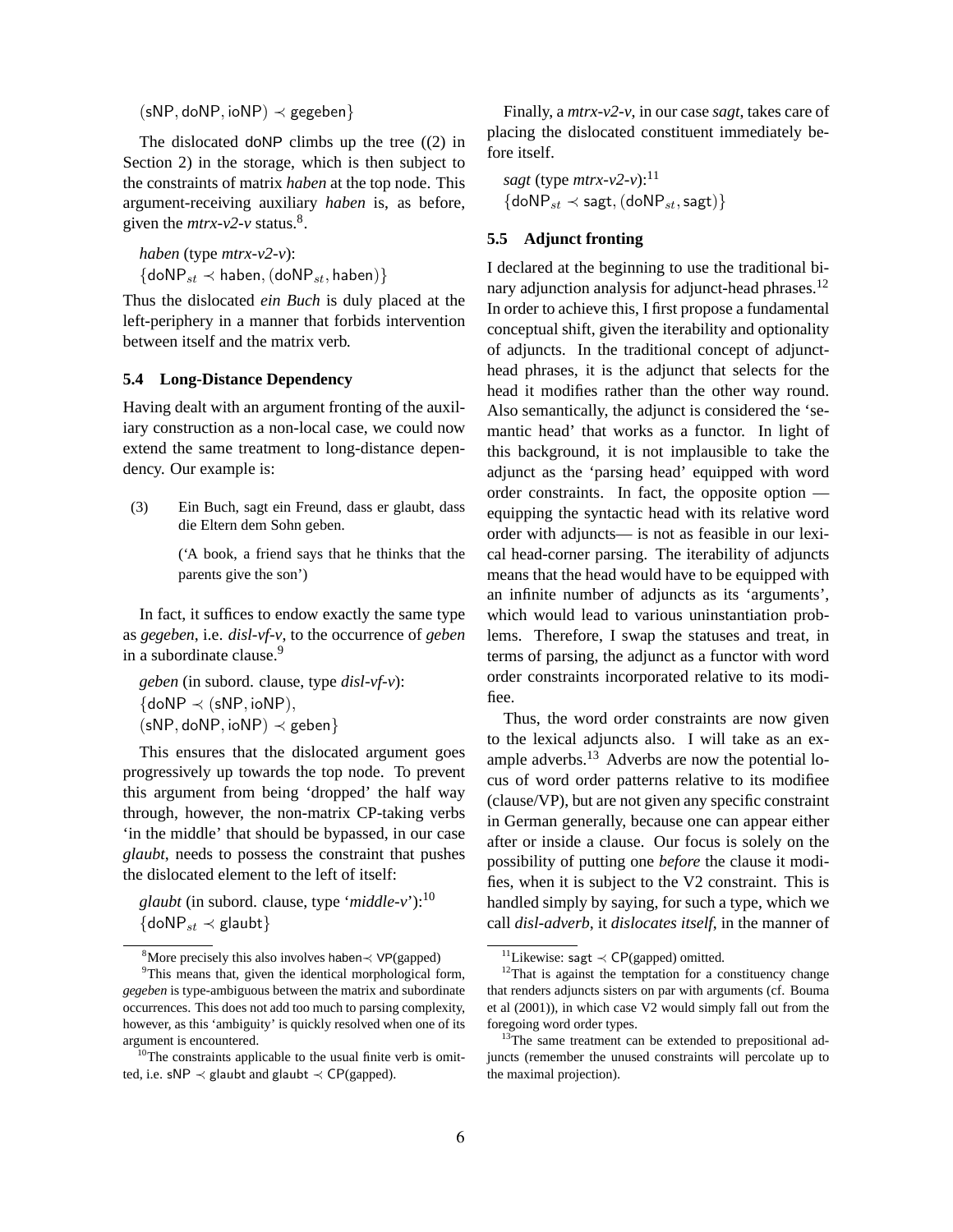'head movement' which is widely used in German syntax (Kiss and Wesche, 1991; Netter, 1992).

## $disl-adverb: adv (adv $\rightarrow$  disl<sub>st</sub>)$

This specification ensures the adverb itself goes onto the extraction path, to be placed at the leftperiphery, triggered by the *mtrx-v2-v* type. The singularity of the adverbials at the prerverbal position is ensured by means of percolation storage control.

## **6 Verbal Fronting**

Our last challenge concerns fronting of verb or verbal projections. From the preceding discussion, an option that suggests itself is to treat the verb fronting as the case of verb dislocating itself. I will indeed propose a strategy along this line, but this avenue proves more difficult due to complications specific to verb-related fronting. Firstly, generally such fronting is limited to the environment of a lower VP governed by a higher verb such as an auxiliary, as can be seen from the following contrast:

(4)

- a. Gegeben haben die Eltern dem Sohn ein Buch.
- b. \*Geben, sagt ein Freund, dass die Eltern dem Sohn ein Buch.

Second, the type we used for *gegeben* in Section 5.3, namely *disl-vf-v*, clearly does not work, as the verb does not occur phrase-finally (but in fact initially) relative to its sisters in (4a). Some relaxation of LP constraints seem to be in order.

Thirdly, German displays a variety of ways to front *part* of a VP:

(5)

Gegeben haben die Eltern dem Sohn ein Buch. Dem Sohn gegeben haben die Eltern ein Buch. Ein Buch gegeben haben die Eltern dem Sohn. Dem Sohn ein Buch gegeben haben die Eltern.

This raises the question of whether this fits in the V2 pattern at all, coupled with the ongoing debate on the status of the preverbal string. Quite apart from the theoretical debate, however, how best to adequately generate these patterns is an acute parsing issue. We are assuming the flat clause=VP anaylsis, so relaxing the singularity condition seems unavoidable.

Fourthly, to make the matter worse, allowing multiple frontings and dropping LP requirements does not solve the problem, as ordering of the preverbal constituents is constrained, as shown in the following data:

(6)

\*Gegeben dem Sohn haben die Eltern ein Buch. \*Dem Sohn gegeben ein Buch haben die Eltern.

It is a great challenge for any syntactician to provide a unified account for such complex behaviour, and I confine myself here to offering the 'solution' sets of constraints that adequately generate the desired string. What I offer is this: allowing multiple dislocations only for the verbal fronting cases via a new word order subtype, while retaining the verbfinal LP conditions for these dislocated constituents.

For this new type we first relax the singularity condition for dislocation. To allow multiple dislocations, it would suffice to drop the  $|dis| = 1$  condition, but an unrestricted application of disl  $\subset$  args would lead to overgeneration, due to two further constraints applicable: (1) not *all* arguments can and (2) the subject argument cannot be fronted along with the verb (as in (a) and (b) below, respectively):

(7)

b. \*Die Eltern gegeben haben dem Sohn ein Buch. \*Die Eltern ein Buch gegeben haben dem Sohn.

Therefore we add the conditions to exlude the above, along with the the verb-final constraint applicable the dislocated constituents to exclude (6). Let us call this type *frontable-v*. The constraint specification is as follows:

*gegeben* (*frontable-v*): disl = {gegeben} ∪ ptargs, ptargs  $\prec$  gegeben where ptargs  $\subset$  args and sNP  $\notin$  ptargs

The proposed constraint set might strike as rather *ad hoc*. It would clearly be better to treat both the fronted and non-fronted occurrences of *gegeben* as sharing some common word order type, and what is meant by 'applying the constraints amongst the dislocated constituents' needs to be fleshed out. Thus this may not be an elegant solution, but nevertheless is an generatively adequate solution. More importantly it serves as a good example for the flexibility

a. \*Die Eltern dem Sohn ein Buch gegeben haben.